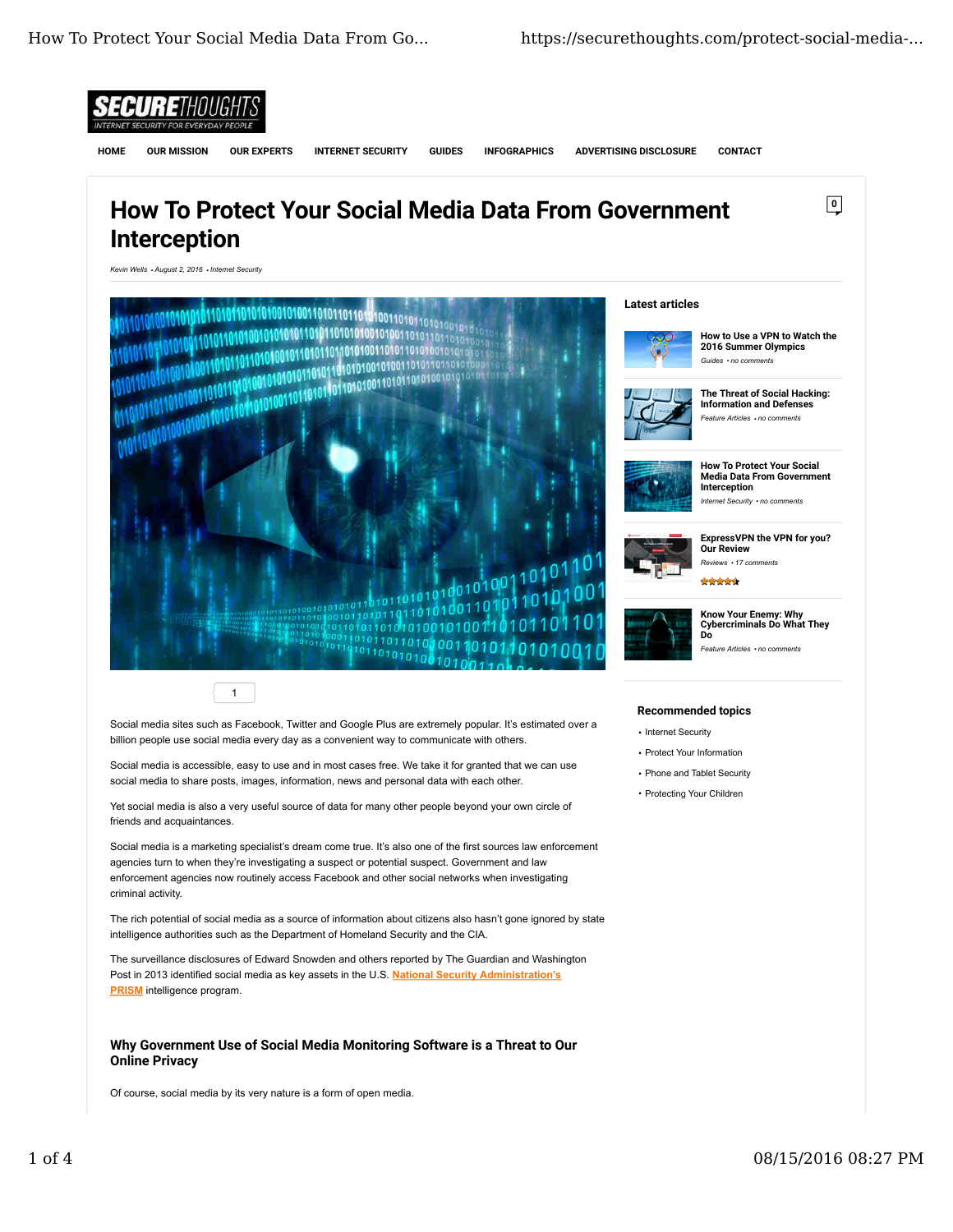## How To Protect Your Social Media Data From Go... https://securethoughts.com/protect-social-media-...

Yet the American Civil Liberties Union (ACLU) has expressed concern about the increasing use by government agencies of a new and powerful surveillance tool called **Social Media Monitoring Software (SMMS).**

SMMS is an advanced online software tool which goes way beyond simple Google keyword searches. Originally developed as a marketing tool to help businesses identify potential customers, SMMS can be used to intensively monitor and analyze social media data.

But SMMS can also be deployed by governments as a tool for surveillance and intelligence to forecast future events, threats from individuals and groups, and even public opinion.

The CIA recognizes the importance of SMMS and now runs a venture capital fund called **In-Q-Tel**, specifically to invest in companies developing SMMS technology such as Geofeedia, Beware, SocioSpyder and Dataminr.

## The Dangers of Social Media Monitoring Software for Our Liberty

The **ACLU recently reported that US law enforcement agencies are using SMMS** to keep tabs on "Black Lives Matter" activists.

Police monitoring of social media has been practiced for several years and the practice may not violate existing privacy laws. However, the sophisticated monitoring capabilities of SMMS take surveillance to a new level and raises many privacy concerns.

SMMS can trigger false alarms and incriminate innocent people. It can also lead to people being intimidated into practicing a form of self-censorship to avoid being flagged by social media monitoring systems.

For example, not tweeting or posting to social media about an issue or not attending a demonstration. It opens the potential for innocent people to be placed under suspicion without actual evidence of any wrongdoing.

# 

#### How to Protect Your Social Media from SMMS

So how should we respond to the use of SMMS?

SMMS has serious implications for our freedoms. SMMS by itself is not a reliable indicator of wrongdoing and it shouldn't be regarded as such.

The **Electronic Frontier Foundation (EFF)** provides a useful Surveillance Self Defense Pack containing practical tips on how to protect your privacy on social networks.

There are a number of aspects you should pay attention to concerning your online data security when using social media.

Ask yourself who you want to allow access to your social media. Social media sites usually allow you to set the level of privacy for your account.

Don't forget Facebook and other social media operators often change their policies which means the effectiveness of your settings can change. So you need to regularly re-check your social media privacy settings.

Social media often permit you to login to third party sites using your social media account. While this is convenient for you, it comes at a risk. If your social media password gets intercepted, then all other sites that rely on this connection can also be compromised.

Using real data in your personal profile is always a security risk. Do you really need or want to use your real name, address, date of birth, phone number and email address for your social media? Do you have to use a full face photo on your social media accounts? You can an avatar if you prefer.

And what about the details of your interests, relationships, work, career and education? Where you've lived in the past? How much of this information do you want made public?

Check out the **practical advice for keeping your social media secure** provided by the **National Cyber Security Alliance** on their website.

The only sure way to fully protect yourself against digital surveillance is not to use any digital media or services anywhere at any time. But for nearly all of us nowadays that's practically impossible.

Another problem is that SMMS is extremely powerful surveillance technology. In that sense it's a bit like a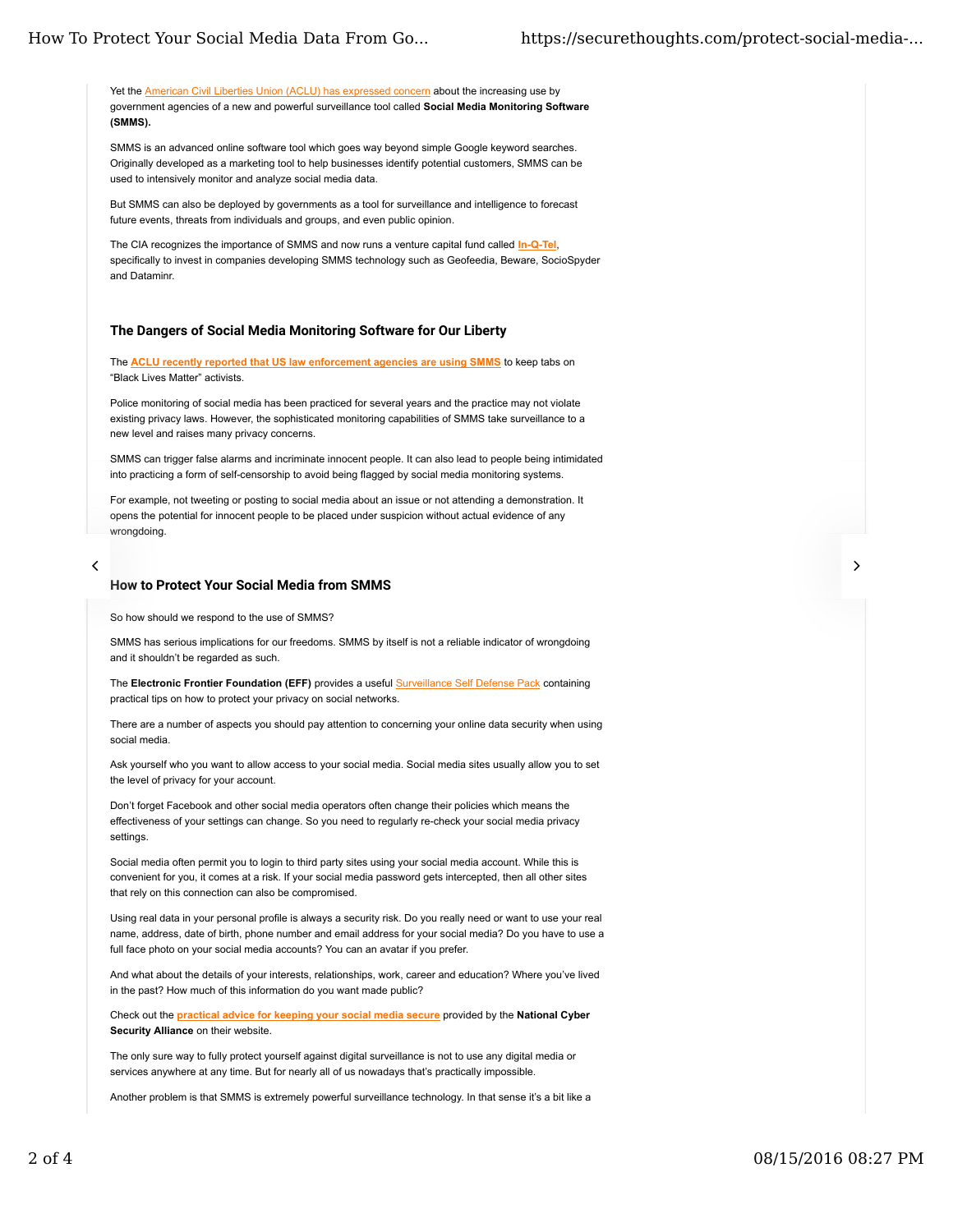nuclear weapon. Once launched, there's not much you can do to intercept it.

## Demand Accountability from the Government on the Use of SMMS

The best defense against blanket use of SMMS is awareness and prevention at the political level.

Insist that lawmakers and your representatives fully respect our civil rights about the indiscriminate use of SMMS.

Demand that government agencies regularly report back to the public about how SMMS is being used. You have a right to know whether this technology is achieving its public security purpose without encroaching on your privacy and liberty.

This is important because once freedoms and digital privacy are ceded, the new restricted state of affairs becomes the new norm and it can be all the harder to recover them.

One organization in the forefront of campaigning for the protection of digital freedoms is the **Electronic Frontier Foundation (EFF)**. You can find out more about the EFF and how to join and support their campaigns at **www.eff.org**

Like nuclear weapons, SMMS can't be wished away. Yet we can demand that our lawmakers restrict and control its usage by intelligence agencies.

What's your view on the use of SMMS technology by government? We're interested to hear your opinion on how we can best protect ourselves from the misuse of SMMS. Add your comments to the discussion below.







The Best VPN for Dubai Of 2016



RELATED ARTICLES



3 Best VPN's For Apple Mac **Computers** 

**We will be happy to hear your thoughts**



### Latest Articles

How to Use a VPN to Watch the 2016 Summer Olympics